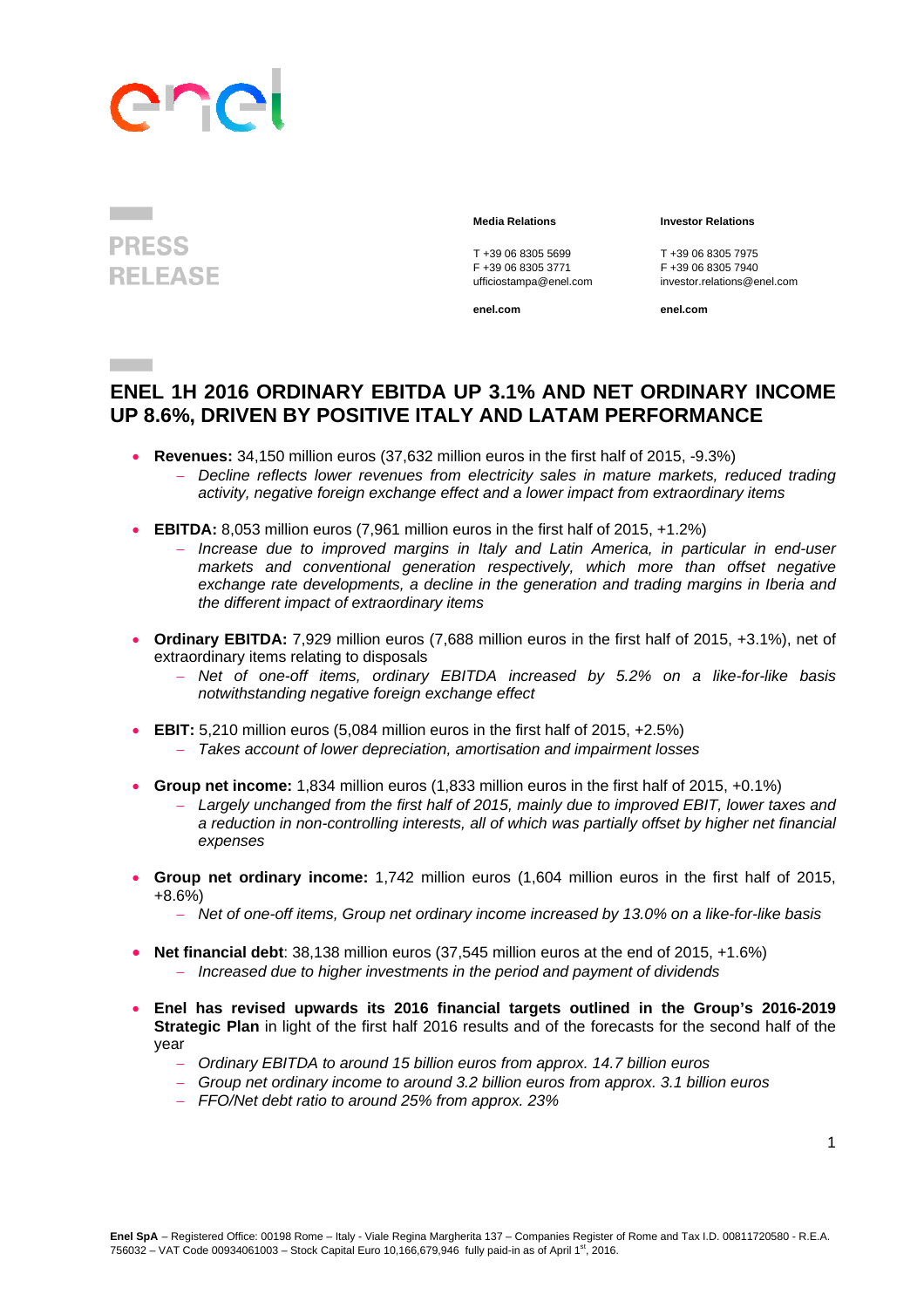

**Francesco Starace**, Chief Executive Officer and General Manager of Enel, said: "*We have delivered a strong set of results in the first half of the year, with the Italian and Latin American markets showing particularly pleasing progress, in spite of a challenging set of macro-economic conditions. We have also taken some important steps forward on the execution of our strategic plan, in particular in the area of active portfolio management where we have now finalised over 4 billion euros of disposals, which is around 70% of the five-year target. Our renewables business continues its successful run of awards and we have a strong pipeline of development. Looking forward to the second half of the year, this performance enhances our confidence on the year end results, and consequently we are raising our full year guidance*."

**Rome, July 28th, 2016** – The Board of Directors of Enel S.p.A. ("Enel"), chaired by Patrizia Grieco, has today examined and approved the half-year financial report as of June  $30<sup>th</sup>$ , 2016.

**\*\*\*\*\*** 

### **Consolidated financial highlights for the first half of 2016**

### **REVENUES**

The following table reports revenues by **business area**:

| <b>Revenues (millions of euros)</b>    | 2016   | 2015   | Change   |
|----------------------------------------|--------|--------|----------|
| Italy                                  | 17,210 | 18,878 | $-8.8%$  |
| Iberia                                 | 9,014  | 10,199 | $-11.6%$ |
| Latin America                          | 4,983  | 5,406  | $-7.8%$  |
| Eastern Europe                         | 2,228  | 2,374  | $-6.1%$  |
| Renewable Energy                       | 1,408  | 1,593  | $-11.6%$ |
| Other, eliminations and<br>adjustments | (693)  | (818)  | 15.3%    |
| <b>TOTAL</b>                           | 34,150 | 37,632 | $-9.3%$  |

- **Revenues** in the first half of 2016 decreased by 3,482 million euros on the same period of 2015, essentially reflecting:
	- a reduction in revenues from the sale of electricity in the mature markets despite the increase in sales volumes;
	- a decline in electricity trading activities in international markets;
	- a negative foreign exchange rate effect, which had a significant impact mainly in Latin America.
- **Revenues in the first half of 2016** included as a sole **extraordinary item** the 124 million euro gain posted on the disposal of Hydro Dolomiti Enel. In the second quarter of 2016, this amount was adjusted following the finalisation of the price adjustment. In turn, **revenues in the first half of 2015** included the following **extraordinary items**: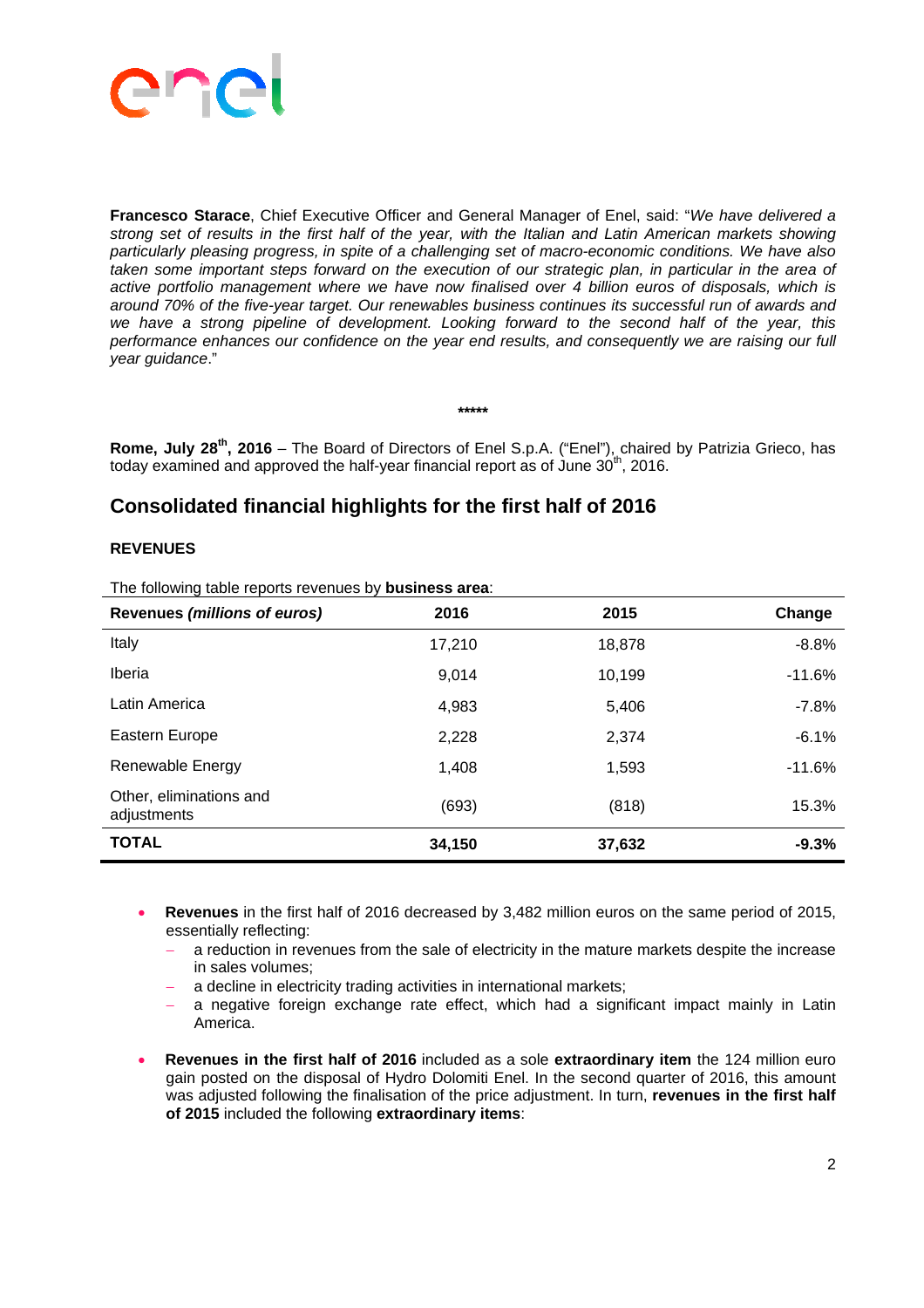

- the 141 million euro gain on the disposal of Se Hydropower
- the negative goodwill and concomitant remeasurement at fair value of the interest already held by the Group following the acquisition of 3Sun for 132 million euros.

### **EBITDA**

The following table reports EBITDA by **business area**:

| <b>EBITDA (millions of euros)</b>      | 2016  | 2015  | Change   |
|----------------------------------------|-------|-------|----------|
| Italy                                  | 3,329 | 3,141 | 6.0%     |
| Iberia                                 | 1,856 | 1,969 | $-5.7%$  |
| Latin America                          | 1,625 | 1,437 | 13.1%    |
| Eastern Europe                         | 353   | 392   | $-9.9%$  |
| <b>Renewable Energy</b>                | 920   | 1,078 | $-14.7%$ |
| Other, eliminations and<br>adjustments | (30)  | (56)  | 46.4%    |
| <b>TOTAL</b>                           | 8,053 | 7,961 | 1.2%     |

- **EBITDA** for the first half of 2016 increased by 92 million euros on the first half of 2015. More specifically, the change reflected:
	- an **increase in the margin** posted in Latin America and Italy, especially in conventional generation and end-user markets respectively.

This factor more than offset:

- **negative exchange rate developments** (392 million euros), reflecting the depreciation of a number of currencies, notably in Latin America and Russia, against the euro;
- a **reduction** in generation and trading **margins** in Iberia;
- extraordinary items noted above in the revenues section which did not contribute in the same way in the two periods under comparison.

### **ORDINARY EBITDA**

The following table reports Ordinary EBITDA by **business area**:

| <b>Ordinary EBITDA (millions of euros)</b> | 2016  | 2015  | Change  |
|--------------------------------------------|-------|-------|---------|
| Italy                                      | 3,205 | 3,000 | 6.8%    |
| Iberia                                     | 1,856 | 1,969 | $-5.7%$ |
| Latin America                              | 1,625 | 1,437 | 13.1%   |
| Eastern Europe                             | 353   | 392   | $-9.9%$ |
| Renewable Energy                           | 920   | 946   | $-2.7%$ |
| Other, eliminations and adjustments        | (30)  | (56)  | 46.4%   |
| <b>TOTAL</b>                               | 7,929 | 7,688 | 3.1%    |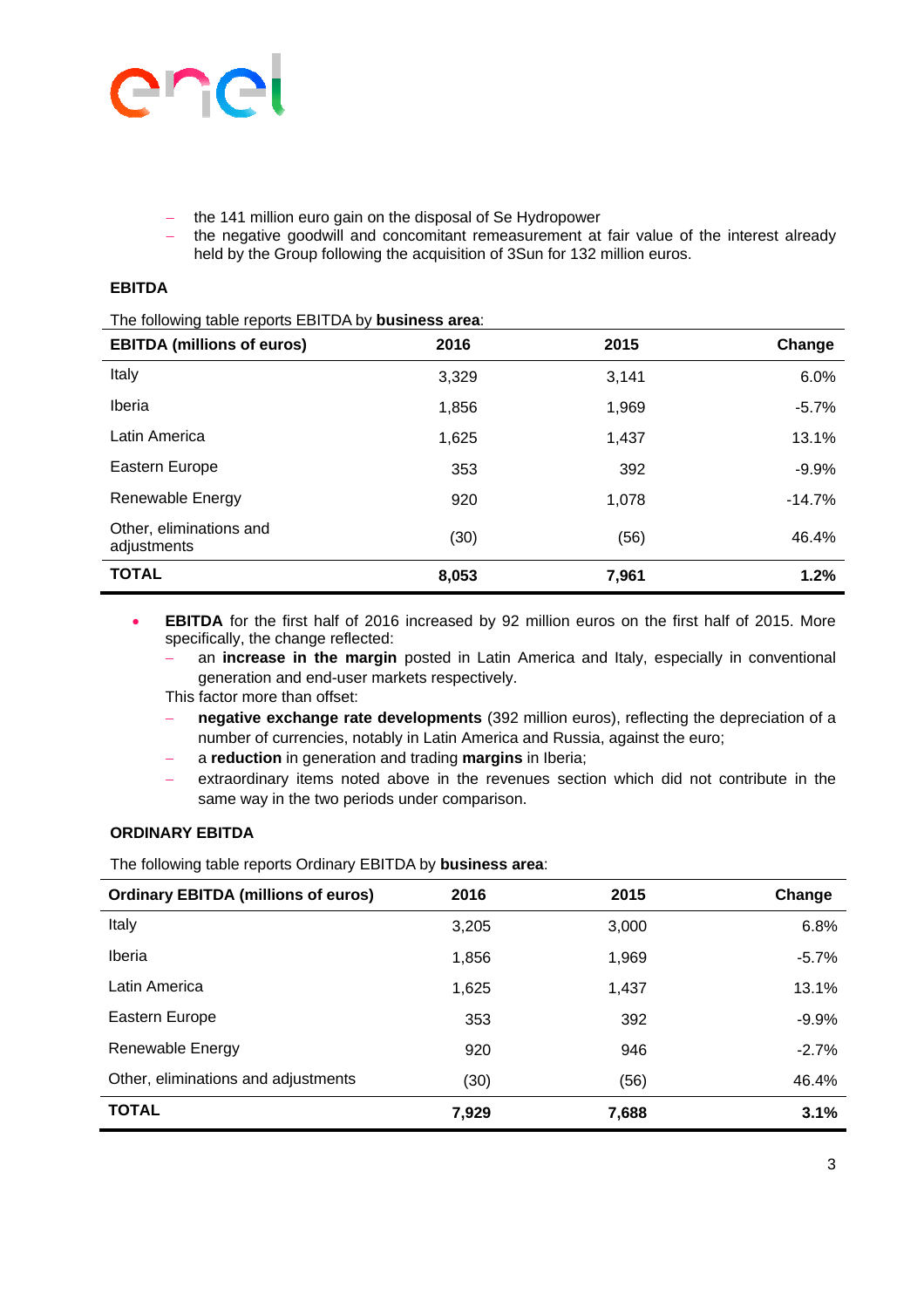

Bearing in mind that EBITDA for the first half of 2016 and for the first half of 2015 include the same extraordinary items discussed under revenues, **ordinary EBITDA** amounted to **7,929 million euros**, an increase of 3.1% on the first half of 2015. Furthermore, net of the one-off items illustrated below, ordinary EBITDA was 7,812 million euros, a 5.2% increase on the 7,426 million euros posted in the first half of 2015 notwithstanding the negative foreign exchange rate effect.

**One-off items in the first half of 2016** relate to: an overall 114 million euros in Iberia relating to Ecotax reimbursement in Extremadura region, provision release and capital gain on the disposal of reinsurance company Compostilla RE and 3 million euros of other minor items. **In the first half of 2015,** one-off items related to: an overall 207 million euros in Iberia relating to gains from CO2 swap transaction and Ecotax reimbursement on Almaraz power plant, 48 million euros of contributions received in Argentina under Resolución 32/15, bad weather extra costs in distribution in Italy for 16 million euros and 23 million euros of other minor items.

### **EBIT**

| <b>EBIT (millions of euros)</b>        | 2016  | 2015  | Change   |
|----------------------------------------|-------|-------|----------|
| Italy                                  | 2,335 | 2,139 | 9.2%     |
| Iberia                                 | 1,047 | 1,159 | $-9.7%$  |
| Latin America                          | 1,180 | 948   | 24.5%    |
| Eastern Europe                         | 194   | 211   | $-8.1%$  |
| Renewable Energy                       | 554   | 697   | $-20.5%$ |
| Other, eliminations and<br>adjustments | (100) | (70)  | $-42.9%$ |
| <b>TOTAL</b>                           | 5,210 | 5,084 | 2.5%     |

The following table reports EBIT by **business area**:

**EBIT** for the first half of 2016 increased by 126 million euros on the same period of 2015, taking account of a 34 million euro decrease in depreciation, amortisation and impairment losses. This drop mainly reflected the impact on depreciation of the impairment recognised on property, plant and equipment in previous years and a reduction in net value adjustments of trade receivables.

### **GROUP NET INCOME**

In the first half of 2016, Group net income amounted to **1,834 million euros**, essentially unchanged yearon-year from the 1,833 million euros posted in the corresponding period of 2015.

- **The increase in EBIT was accompanied by:**
	- **lower taxes** compared to the first half of 2015 mainly attributable to the reduction in the tax rate in Spain. This reduction was partially offset by the different impact in the two periods under exam of a number of items generated by extraordinary transactions subject to the so-called "Participation Exemption Regime" or PEX;
	- **lower impact of non-controlling interests** associated with the partial non-proportional demerger of Enel Green Power in favour of Enel, following which the latter, starting with the second quarter of 2016, purchased 100% of Enel Green Power and of Enel Green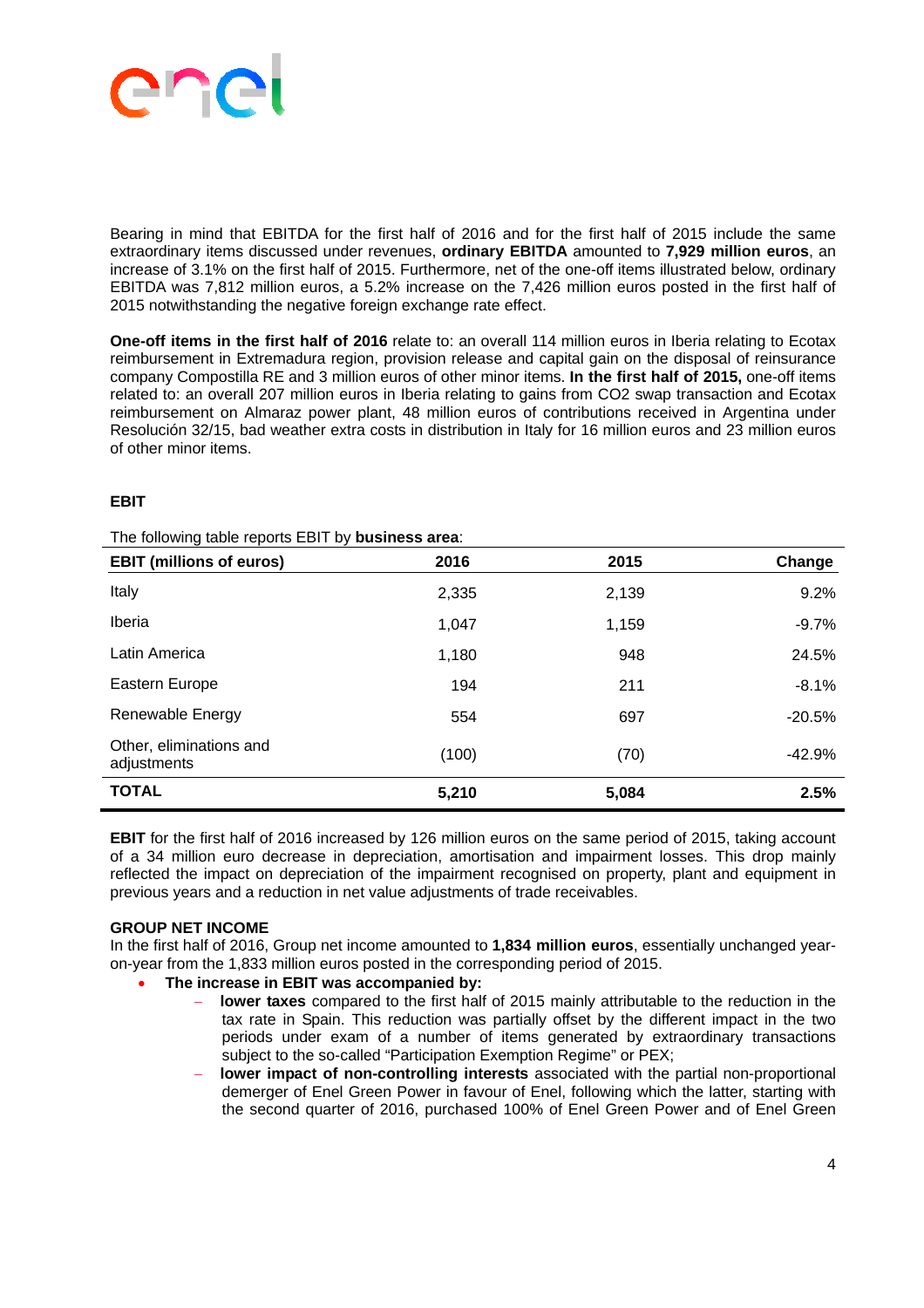

Power International. Following the transaction, Enel also increased its stake in those companies held directly and indirectly by Enel Green Power and Enel Green Power International.

 These effects were only partly offset by **higher net financial expenses**, mainly due to one-off items recorded in Argentina and the net balance between derivatives and exchange rate differences, the effects of which more than offset the reduction in financial charges on debt.

**GROUP NET ORDINARY INCOME** in the first half of 2016 amounted to **1,742 million euros**, an increase of 138 million euros (+8.6%) on the same period of 2015. Excluding one-off items as shown in the ordinary EBITDA section, Group net ordinary income amounted to 1,674 million euros in the first half of 2016, a 193 million euro increase (+13.0%) on the 1,481 million euros posted in the first half of 2015. These one-off items have had a positive effect on Group net ordinary income equal to 68 million euros in the first half of 2016 and 123 million euros in the first half of 2015.

### **FINANCIAL POSITION**

The financial position shows net capital employed as of June 30<sup>th</sup>, 2016 of 90,789 million euros  $(89.296$  million euros as of December  $31<sup>st</sup>$ , 2015).

This is funded by:

- **equity** pertaining to shareholders of the Parent Company and non-controlling interests of **52.651 million euros** (51.751 million euros as of December 31<sup>st</sup>, 2015);
- **net financial debt** of 38.138 million euros (37.545 million euros as of December 31<sup>st</sup>, 2015), an increase of 593 million euros, negatively affected by the funding requirements of investments during the period and the payment of dividends.

As of June  $30<sup>th</sup>$ , 2016, the debt/equity ratio came to  $0.72$  (0.73 as of December 31<sup>st</sup>, 2015).

### **CAPITAL EXPENDITURE**

The following table reports capital expenditure by **business area**:

| <b>Capital expenditure (millions of</b><br>euros) | 2016  | 2015  | Change   |
|---------------------------------------------------|-------|-------|----------|
| Italy                                             | 642   | 616   | 4.2%     |
| Iberia                                            | 396   | 356   | 11.2%    |
| Latin America                                     | 585   | 791   | $-26.0%$ |
| Eastern Europe                                    | 82    | 85    | $-3.5%$  |
| <b>Renewable Energy</b>                           | 1,742 | 973   | 79.0%    |
| Other                                             | 18    | 16    | 12.5%    |
| <b>TOTAL</b>                                      | 3,465 | 2,837 | 22.1%    |

- **Capital expenditure** in the first half of 2016 increased by 628 million euros on the same period of 2015, mainly attributable to the Renewable Energy Division (+79.0%).
- The figure does not include investments regarding units classified as "held for sale", equal in the first half of 2016 to 249 million euros.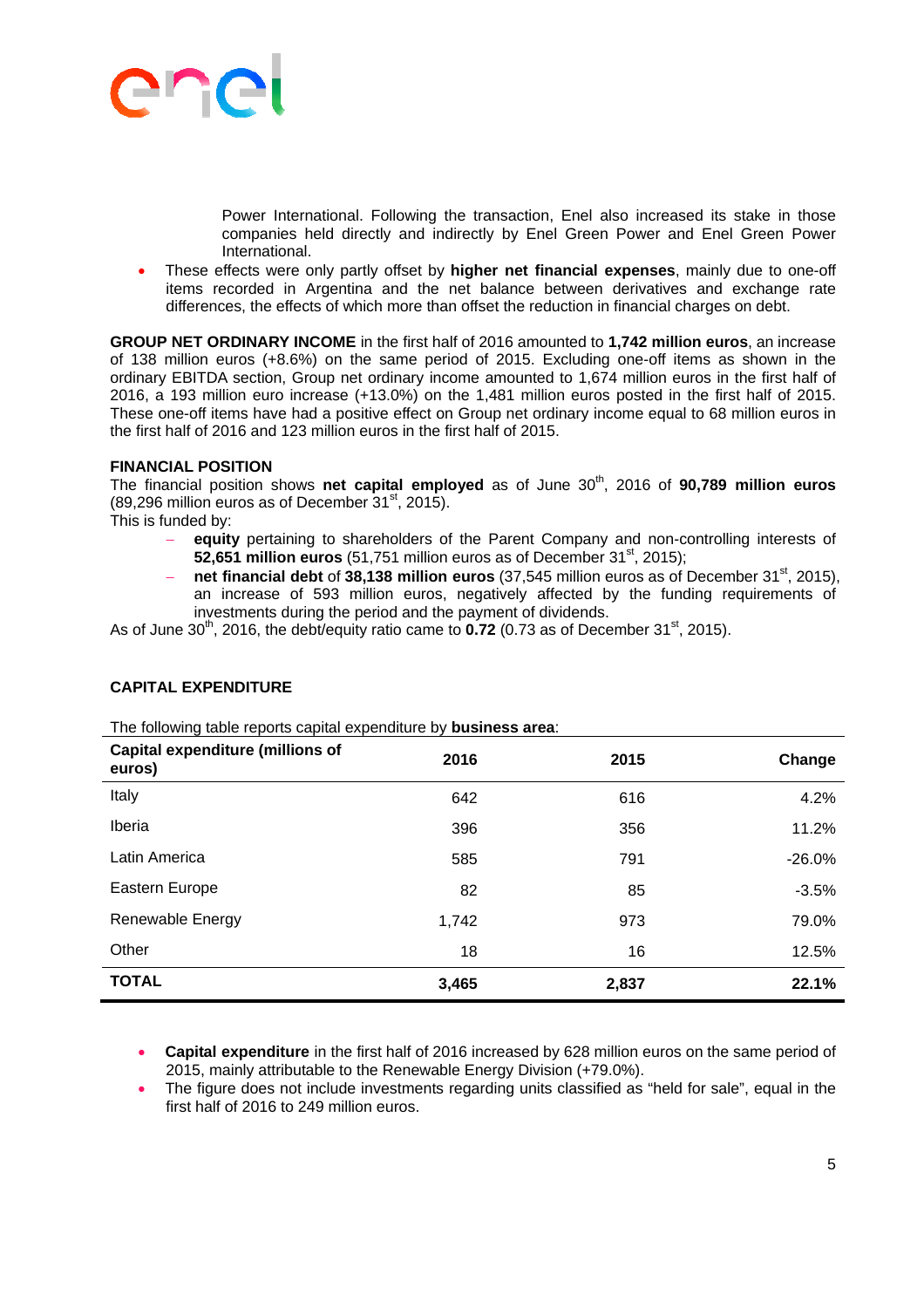# ene

#### **\*\*\*\*\***

|                                      | 2016   | 2015   | Change  |
|--------------------------------------|--------|--------|---------|
| <b>Electricity sales (TWh)</b>       | 131.0  | 127.7  | 2.6%    |
| Gas sales (billions of $m^3$ )       | 5.7    | 5.3    | 7.5%    |
| <b>Electricity generated (TWh)</b>   | 128.2  | 139.6  | $-8.2%$ |
| <b>Electricity distributed (TWh)</b> | 209.5  | 207.4  | 1.0%    |
| Employees (no.)                      | 66,666 | 67,914 | $-1.8%$ |

### **OPERATIONAL HIGHLIGHTS FOR THE FIRST HALF OF 2016**

### **Electricity and gas sales**

- Electricity sales in the first half of 2016 increased by 3.3 TWh on the corresponding period of the previous year. More specifically, this increase reflects:
	- higher quantities sold in Italy (+3.7 TWh) and Latin America (+0.6 TWh);
	- lower sales in France (-0.8 TWh).
- Natural gas sales increased by 0.4 billion m<sup>3</sup> on the first half of 2015, mainly in Spain.

### **Electricity generated**

- **Net electricity generated** by Enel in the first half of 2016 decreased by 11.4 TWh on the corresponding period of 2015 , attributable to a decline in generation in Italy (-4.9 TWh) and the other countries (-6.5 TWh). More specifically, the change reflects:
	- **the lower contribution from thermal generation** due to the drop in demand and low wholesale energy prices in Italy and Iberia;
	- **a reduction in hydropower generation**, which in 2016 was mainly affected by lower water availability in a number of countries (-1.3 TWh). This effect were partly offset by an increase in generation from other renewable resources, mainly due to the growth of installed capacity.
- **The reduction in net generation outside of Italy** reflects a decline in the output of plants in Iberia and Eastern Europe:
	- Iberia: -5 TWh, mainly attributable to Endesa;
	- Eastern Europe: -3 TWh.

Generation mix of Enel Group plants: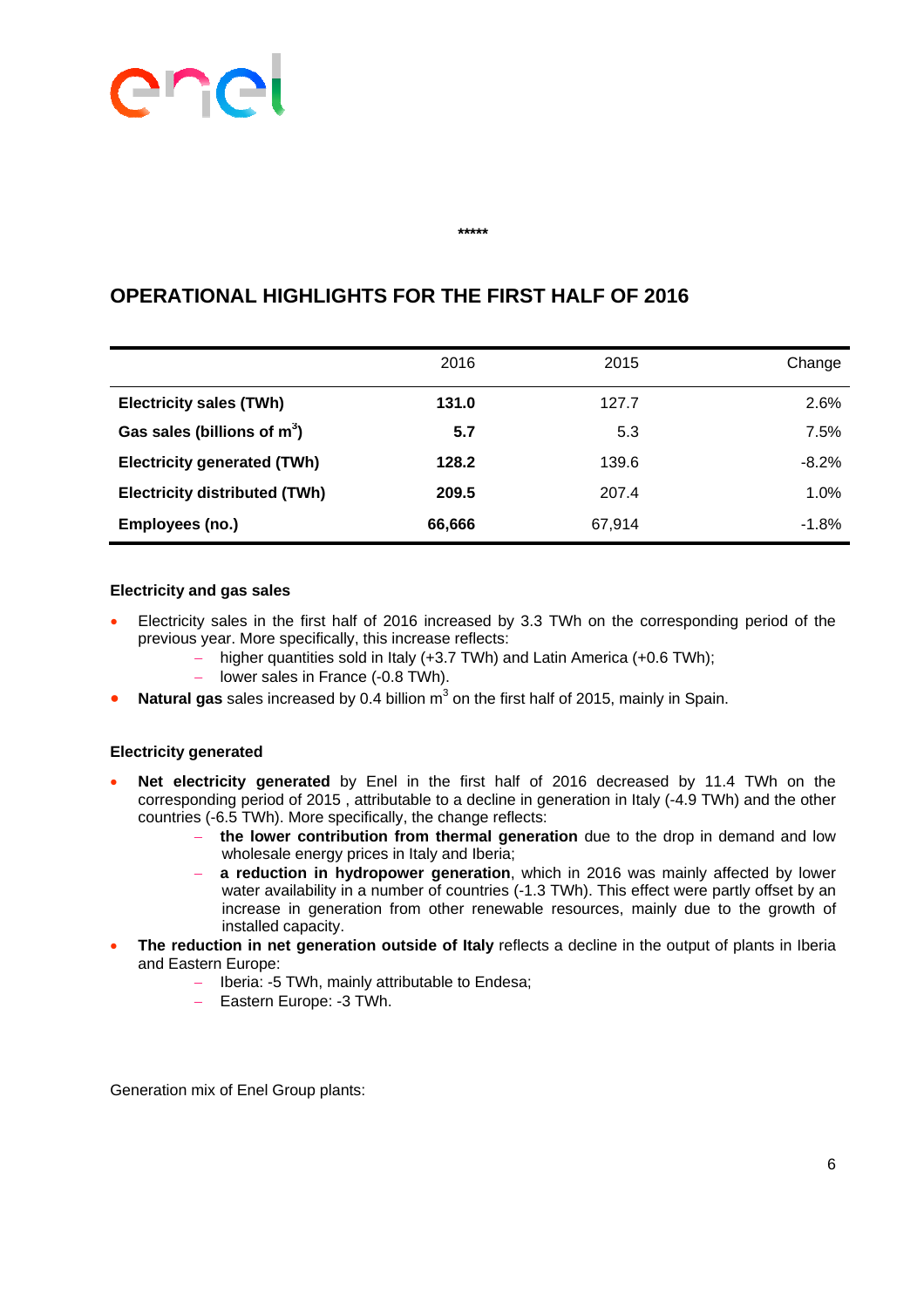# **Contract Contract Contract**



The Enel Group confirms its long-term objective of achieving **carbon neutrality** by 2050. Renewable energy generation is expected to contribute nearly half of the Group's estimated total capacity of 83 GW by 2019.

### **Electricity distributed**

- **Electricity transported** on the Enel distribution network in the first half of 2016 totalled 209.5 TWh
	- of which 109.8 TWh in Italy and 99.7 TWh in the other countries.
- The volume of **electricity distributed in Italy** decreased by 0.4 TWh (-0.4%) on the first half of 2015:
	- performing slightly better than electricity demand on the overall Italian grid.
- **Electricity distributed outside of Italy** amounted to 99.7 TWh, an increase of 2.5 TWh (+2.6%) on the same period of 2015:
	- mainly reflecting an increase in quantities transported in Iberia (+1.8 TWh) and Latin America (+0.6 TWh), especially in Argentina, which experienced a cold snap in May 2016.

### **EMPLOYEES**

As of June 30<sup>th</sup>, 2016, **Enel Group employees numbered 66,666** (67,914 as of December 31<sup>st</sup>, 2015). This decrease of 1,248 is entirely attributable to the net balance of new hires and terminations in the period.

**\*\*\*\*\***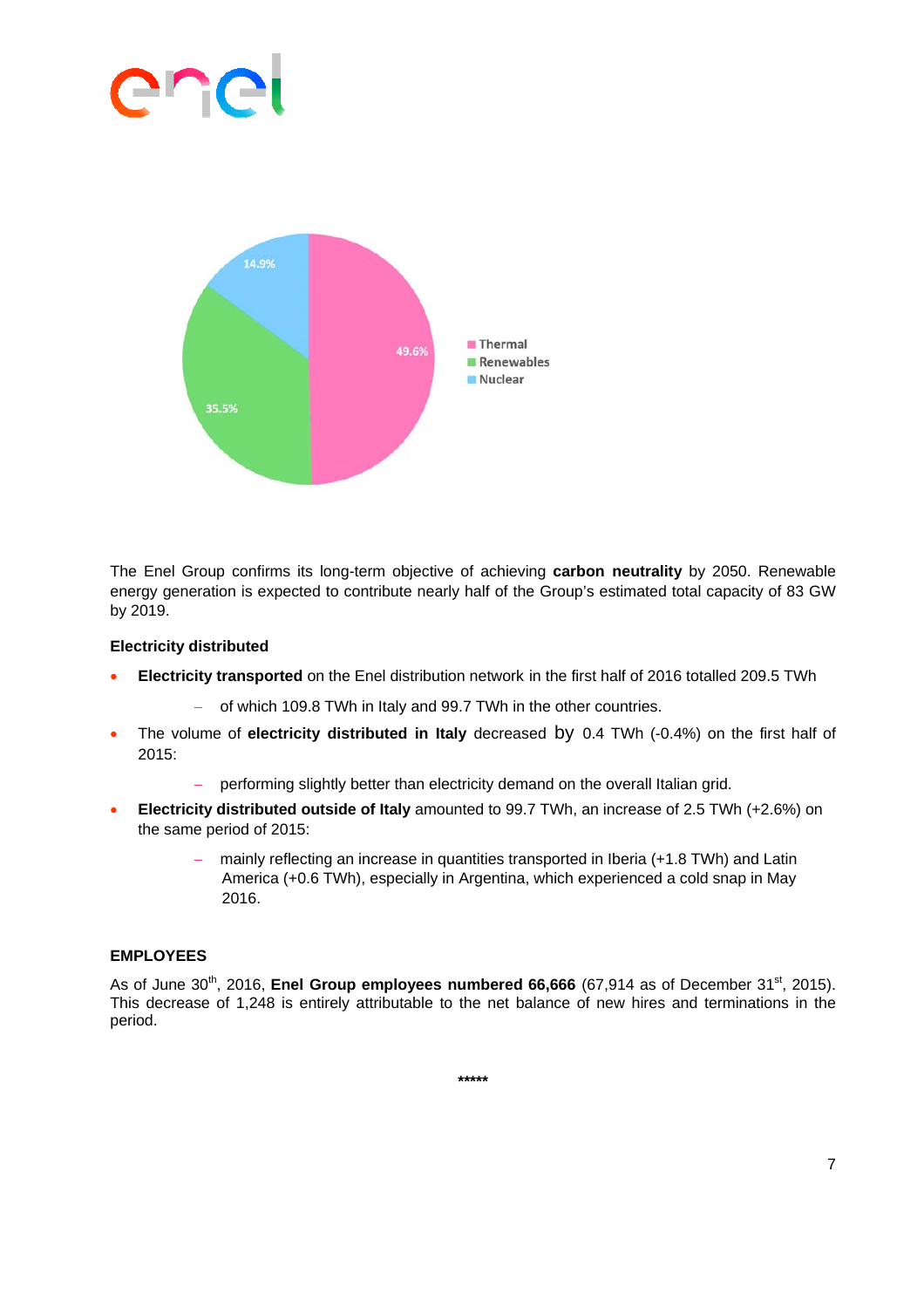# **Contract Contract Contract**

### **OUTLOOK**

**The second quarter of 2016 confirmed the positive trend of the first quarter, with major progress achieved for each of the objectives of the 2016-2019 strategic plan that was updated in November 2015**.

**In the remainder of 2016,** in line with the industrial targets set out in the plan, Enel expects:

- Further development of the efficiency improvement programme in all Global Business Lines;
- The contribution to EBITDA of growth investments to be executed in the second half of the year, as well as the contribution to EBITDA from plants that entered service in the first half of 2016;
- The start of installation of new-generation smart meters in Italy and the implementation of the strategic plan of Enel OpEn Fiber;
- Within the Group structure simplification project:
	- the completion, by the fourth quarter of 2016, of the corporate restructuring in Latin America, which aims to separate generation and distribution operations in Chile from those in the other Latin American countries;
	- the optimisation of Enel's corporate presence in Spain's renewables sector, which started with the acquisition by Endesa Generación of the entire share capital of Enel Green Power España;
- Active asset portfolio management also with the completion of the first phase of the disposal of Slovenské elektrárne.

Based on the key pillars outlined above, thanks to the contribution registered in the first half of 2016 (which also benefit from the Slovenskè eléktrane consolidation in the first half of 2016 that was not envisaged in the strategic plan's assumptions) and the expected progress for the remainder of the year – especially in Latin American activities, the global retail segment and in cash generation and net debt reduction – **Enel has revised upwards its performance and financial targets for 2016 outlined in the Group's 2016-2019 Strategic Plan.** 

In the following table, alongside the revised 2016 targets, the unchanged targets for 2017 are also provided.

|                          |                          | 2016   | 2017   | <b>CAGR 15-19</b> |
|--------------------------|--------------------------|--------|--------|-------------------|
| <b>Ordinary EBITDA</b>   | <b>Billions of euros</b> | ~15.0  | ~15.5  | $-4\%$            |
| Net ordinary income      | <b>Billions of euros</b> | $-3.2$ | $-3.4$ | $~10\%$           |
| Minimum dividend         | euros/share              | 0.18   |        | $~17\%$           |
| Pay-out                  | %                        | 55     | 60     | $-7\%$            |
| FFO / Net financial debt | %                        | 25     | 26     | $~16\%$           |

**\*\*\*\*\***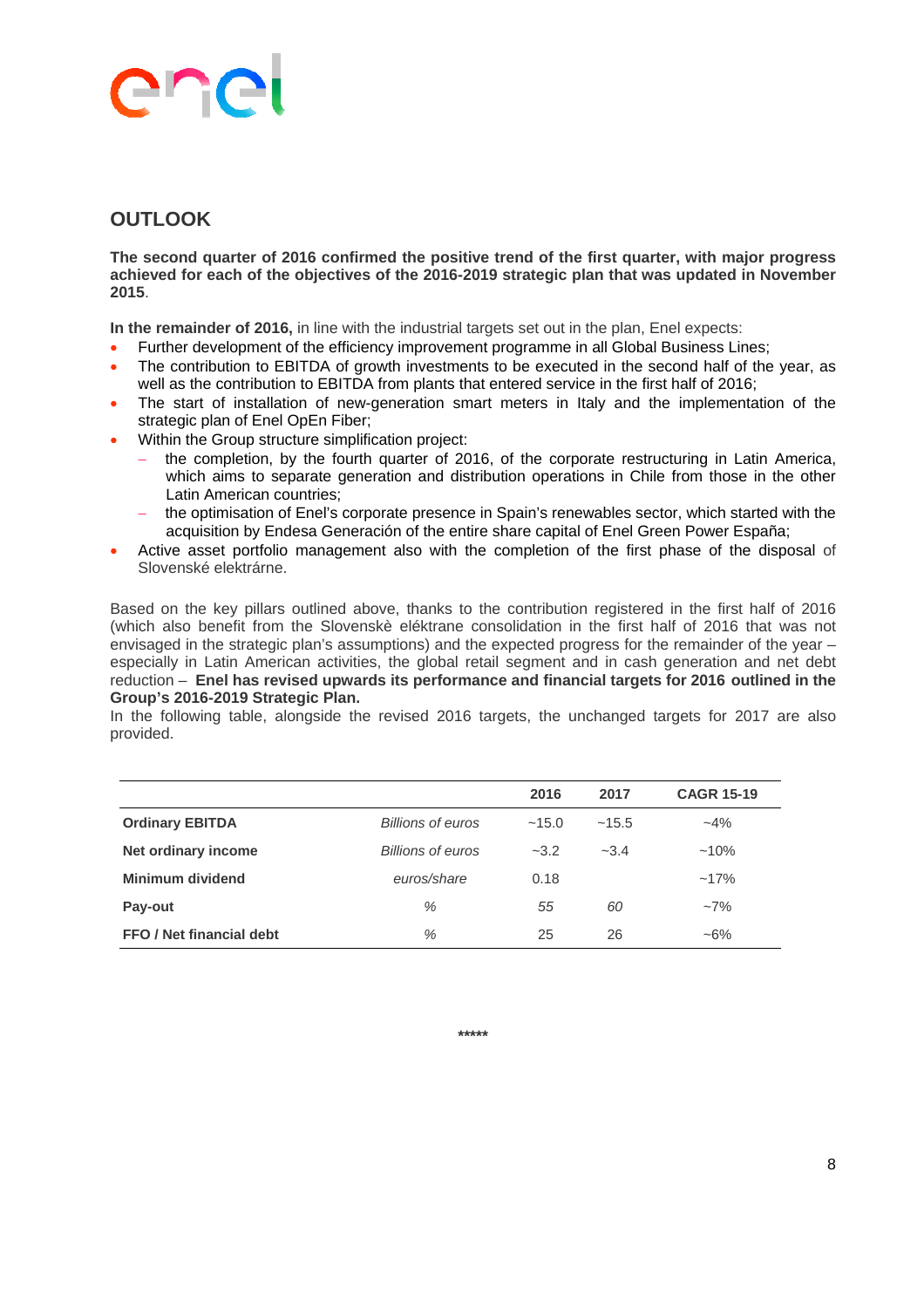## ane

### **BOND ISSUES AND MATURING BONDS**

- The main bond issues carried out in the first half of 2016 by Enel Group companies include the nonbinding exchange offer organised by Enel Finance International in May 2016, through which the latter acquired its own bonds for an overall nominal value of around 1,074 million euros, and the concomitant issue of a senior 1.375% fixed-rate bond guaranteed by Enel, with a nominal value of around 1,257 million euros, maturing in June 2026.
- During the period between July 1<sup>st</sup>, 2016 and December 31<sup>st</sup>, 2017, bond issues carried out by Enel Group companies with a total carrying amount of around 4,778 million euros are scheduled to reach maturity, of which the main issues are:
	- 1,082 million euros in respect of a fixed-rate bond, issued by Enel Finance International, maturing in September 2016;
	- 250 million US dollars (equivalent to around 225 million euros as of June  $30<sup>th</sup>$ , 2016) in respect of a fixed-rate bond, issued by Enersis, maturing in December 2016;
	- 391,500 million Colombian pesos (equivalent to around 121 million euros as of June  $30<sup>th</sup>$ . 2016) in respect of floating-rate bonds issued by Codensa, maturing in March 2017;
	- 908 million euros in respect of a fixed-rate bond, issued by Enel, maturing in June 2017;
	- 636 million euros in respect of a fixed-rate bond, issued by Enel Finance International, maturing in July 2017;
	- 1,500 million US dollars (equivalent to around 1,351 million euros as of June  $30<sup>th</sup>$ , 2016) in respect of a fixed-rate bond, issued by Enel Finance International, maturing in September 2017.
- Following Enel's voluntary non-binding offer carried out in January 2016, the company acquired bonds it had issued with a total nominal value of around 750 million euros.

**\*\*\*\*\*** 

### **RECENT KEY EVENTS**

**May 16th, 2016:** Enel announced that, acting through its subsidiary Enel Green Power North America, Inc., the company had begun the construction of Lindahl, a wind farm located in the state of North Dakota, which will have a total installed capacity of 150 MW and, once completed, will be able to generate about 625 GWh a year. Construction of the facility, which is expected to be completed in 2017, will require an investment of more than 220 million US dollars.

**May 23rd, 2016:** Enel announced that it had signed with Japanese company Marubeni Corporation ("Marubeni"), one of Japan's largest integrated trading and investment groups, a Memorandum of Understanding ("MoU") to assess potential opportunities for joint development in the gas generation sector in the Asia-Pacific region. The partnership, which follows the agreement signed in 2015 between the two groups in the renewable energy sector, will extend to projects for the construction of plants fired by natural gas in Indonesia, the Philippines, Malaysia, Myanmar, Thailand, and Vietnam. Under the terms of the MoU, opportunities for joint development will be governed by subsequent individual agreements that will define, among other things, how the investment will be structured, the financing plan and the ownership structure of any joint venture.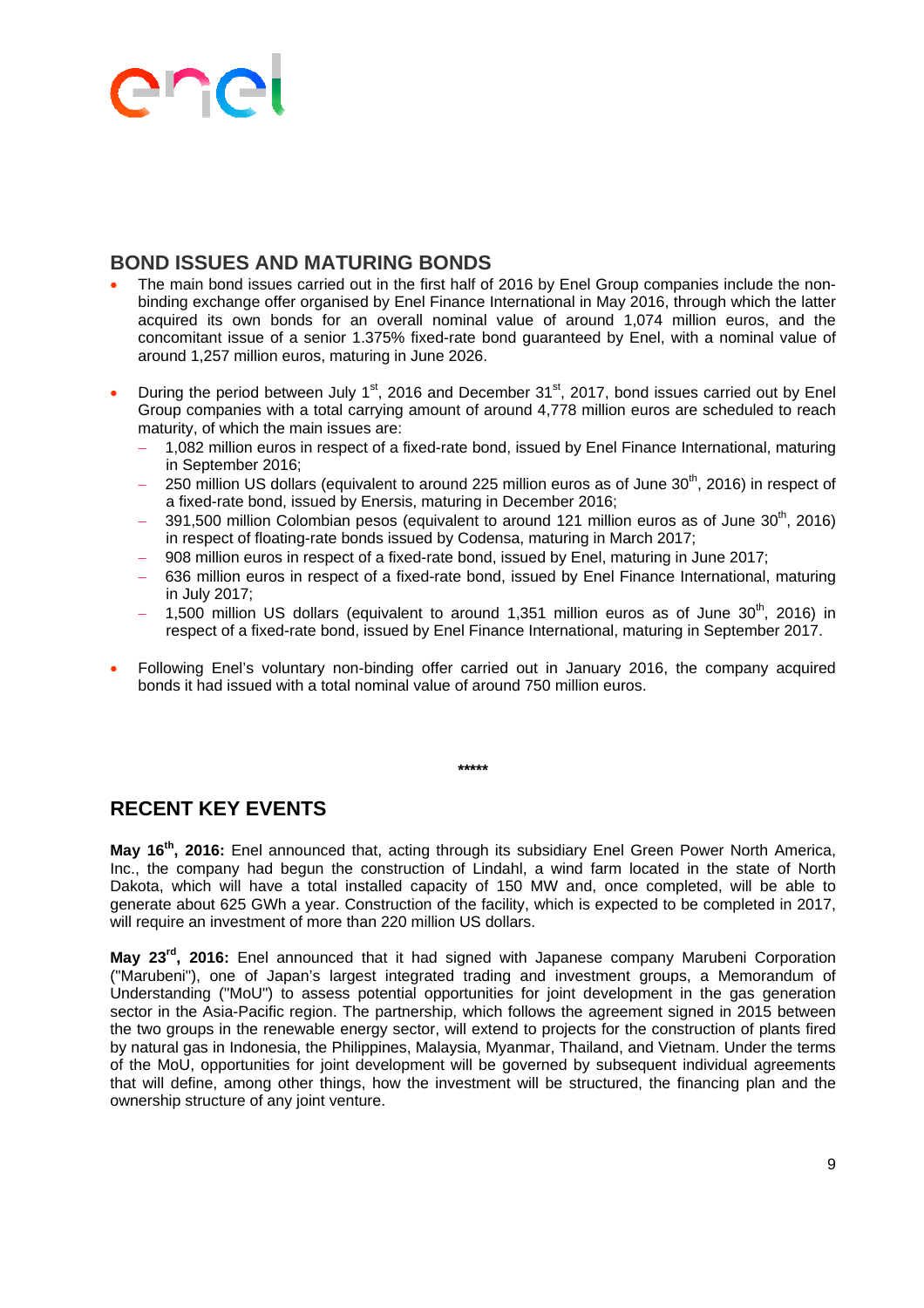

**May 26th, 2016:** Enel announced that its Dutch subsidiary Enel Finance International NV ("EFI"), following a non-binding voluntary exchange offer made by EFI on May  $18<sup>th</sup>$ , 2016 and concluded on May  $25<sup>th</sup>$ , 2016, had acquired its own bonds guaranteed by Enel with a total nominal value of 1,073,967,000 euros. The consideration for the purchase consisted of (i) new senior 1.375% fixed-rate bonds guaranteed by Enel, in the total principal amount of 1,257,412,000 euros maturing in June 2026 and (ii) a cash component in the total amount of 90,225,600 euros.

**May 26th, 2016:** the Enel Shareholders' Meeting held in Rome, resolved,among other items, to approve the financial statements of Enel as of December 31<sup>st</sup>, 2015 and, then, to distribute from June 22<sup>nd</sup>, 2016, a dividend of 0.16 euros per share, of which 0.08 euros as a distribution from net income for 2015 and 0.08 euros as a partial distribution of the available reserve denominated "retained earnings". The Meeting also appointed a new Board of Auditors, which will remain in office until the approval of the financial statements for 2018 and is composed of Sergio Duca (re-elected Chairman), Roberto Mazzei and Romina Guglielmetti as regular auditors, and Alfonso Tono, Michela Barbiero and Franco Tutino as alternate auditors. The Meeting resolved to amend Article 14.3 of the corporate bylaws concerning the procedures for the appointment of members of the Board of Directors by slate voting system.

**May 27th, 2016:** Enel announced that, acting through its subsidiary Enel Green Power Chile Ltda. had completed the construction and grid connection of Finis Terrae, the Group's largest solar power plant in Chile, located in the town of María Elena in the Antofagasta region. The plant, in which Enel invested about 270 million US dollars, has an installed capacity of 160 MW and can generate more than 400 GWh a year.

**June 9th, 2016:** Enel announced that the Board of Directors had acknowledged the start of exclusive negotiations, between Enel and F2i SGR S.p.A. and CDP Equity S.p.A./FSI Investimenti S.p.A., shareholders of Metroweb Italy S.p.A. ("Metroweb"), to reach agreement on a possible business integration between the subsidiary Enel OpEn Fiber S.p.A. ("EOF") and Metroweb. The talks were part of initiatives to develop EOF's business.

**June 9th, 2016:** Enel subsidiary Empresa Nacional de Electricidad S.A. ("Endesa Chile") signed a contract with Enagás Chile S.p.A. for the sale to the latter of the entire 20% interest held by Endesa Chile in GNL Quintero S.A. The price for the sale amounted to 200 million US dollars and will be paid at the closing of the transaction, which is expected to take place in the second half of 2016. The sale is nevertheless subject to a number of conditions normally applied in this sort of operation.

July 5<sup>th</sup>, 2016: Enel announced that, acting through its subsidiary Enel Green Power Brasil Participações Ltda. it had begun construction of Nova Olinda, a solar power plant located in Ribeira do Piauí, in the state of Stato di Piauí, in north-eastern Brazil. Nova Olinda, which is expected to be completed in the second half of 2017, will have a total installed capacity of 292 MW, which will make it the largest solar plant in Latin America. The facility, which will be able to generate more than 600 GWh a year, will require an investment of about 300 million US dollars.

**July 27th, 2016:** Enel announced that Enel Green Power International B.V. ("EGPI"), a wholly-owned subsidiary of Enel, and Endesa Generación S.A. ("Endesa Generación"), a wholly-owned subsidiary of Endesa S.A., had signed and executed an agreement for the sale by EGPI of 60% of Enel Green Power España, S.L. ("EGPE") to Endesa Generación, which already held the remaining 40% of EGPE, making it the sole shareholder following the transaction. The price paid by Endesa Generación for the stake amounted to 1,207 million euros.

More details on these events are available in the associated press releases, which are published on the Enel website at the following address: https://www.enel.com/en-gb/Pages/hub-media.aspx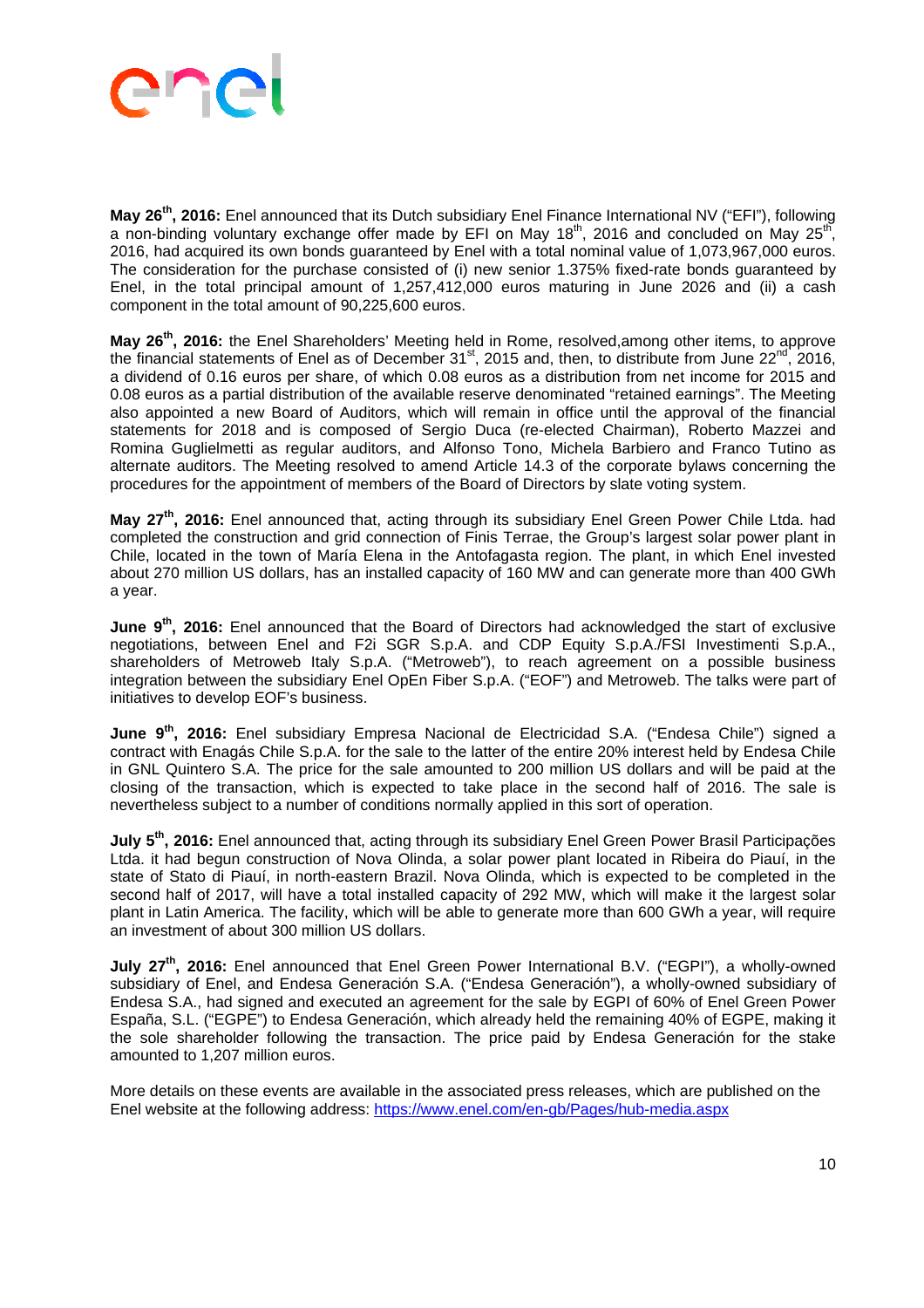### ane

**\*\*\*\*\*** 

### **NOTES**

*At 18:00 CET today, July 28th, 2016, a conference call will be held to present the results for the first half of 2016 to financial analysts and institutional investors. Journalists are also invited to listen in on the call. Documentation relating to the conference call will be available on Enel's website (www.enel.com) in the Investor section from the beginning of the call.* 

*The income statement, the statement of comprehensive income, the balance sheet and the cash flow statement for the Enel Group are attached below. These statements and the explanatory notes were delivered to the independent auditor for evaluation. A descriptive summary of the alternative performance indicators is also attached.* 

*The officer responsible for the preparation of the corporate financial reports, Alberto De Paoli, certifies, pursuant to Article 154-bis, paragraph 2, of the Consolidated Financial Act, that the accounting information contained in this press release corresponds with that contained in the accounting documentation, books and records.* 

### **ACCOUNTING STANDARDS AND CHANGES IN SCOPE OF CONSOLIDATION**

There were no changes to accounting standards that generated accounting effects that would need to be reported here. Unless otherwise specified, the balance sheet figures as of June  $30<sup>th</sup>$ , 2016, exclude assets and liabilities held for sale, which regard Slovenské elektrárne and other residual assets that on the basis of the status of negotiations for their sale to third parties meet the requirements of IFRS 5 for such classification. In the first half of 2016, the disposals of Hydro Dolomiti Enel and Compostilla, which had been classified as held for sale as of December  $31<sup>st</sup>$ , 2015, were completed.

The operating segment figures have been constructed on the basis of the organisational structure of the Group in place until April  $8<sup>th</sup>$ , 2016, which is entirely analogous to that used for reporting purposes in 2015. The organisational structure was modified on April 8<sup>th</sup>, 2016, partly in relation to the full integration of Enel Green Power. More specifically, the main organisational changes include:

- The reorganisation of the Group's geographical presence, with a focus on the countries that represent new business opportunities around the world and in which the Group's presence was previously established through Enel Green Power. The Group has therefore shifted from a matrix of four geographical areas to one with six such areas. The structure retains the Country "Italy" and the areas "Iberia" and "Latin America", while the Eastern Europe area has been expanded into the "Europe and North Africa" area. Two new geographical areas have also been created: "North and Central America" and "Sub-Saharan Africa and Asia". These six areas will continue to maintain a presence and integrate businesses at the local level, seeking to foster the development of all segments of the value chain. At the geographical level, the position of Country Manager will be unified in countries in which the Group operates in both the conventional and renewable generation businesses;
- The convergence of the entire hydropower business within the Renewable Energy business line;
- The integrated management of dispatching of all renewable and thermal generation plants by Energy Management at the Country level in accordance with the guidelines established by the Global Trading division.

In the coming months, the new organisation will be implemented progressively in the Group's Countries, beginning with Italy, with the consequent adjustment of operating segment reporting.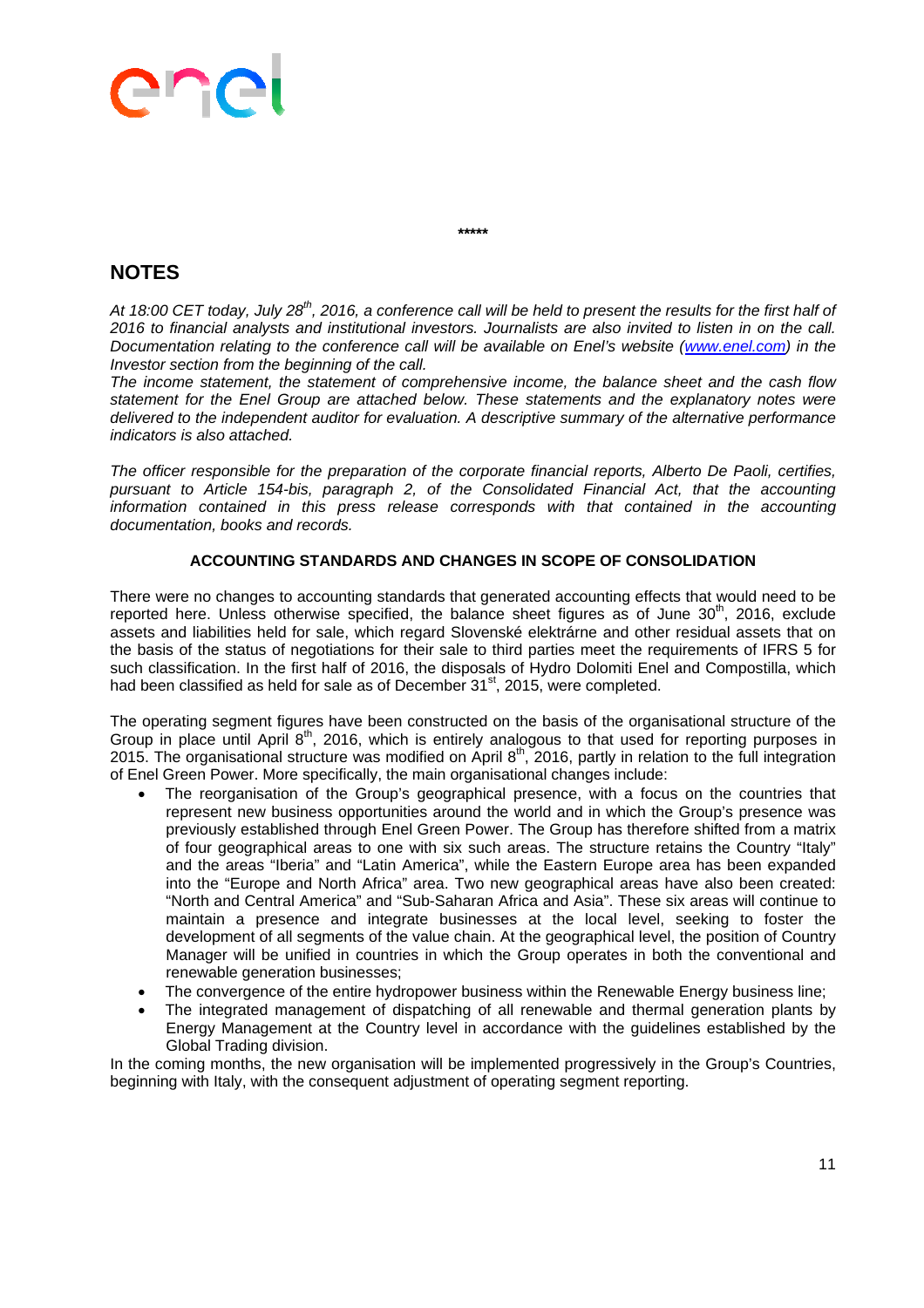# **Contract Contract Contract**

### **KEY PERFORMANCE INDICATORS**

This press release uses a number of "alternative performance indicators" not envisaged in the IFRS-EU accounting standards in order to facilitate the assessment of the Group's performance and financial position.

\*\*\*\*\*

In line with the Guidelines of the European Securities and Markets Authority (ESMA) 2015/1415 issued on October 5<sup>th</sup>, 2015 the meaning, content and basis for the calculation of these indicators are outlined below.

- **EBITDA:** an indicator of operating performance, calculated as "Operating income" plus "Depreciation, amortisation and impairment losses".
- **Ordinary EBITDA**: an indicator defined as EBITDA generated from ordinary business operations, therefore excluding all items associated with extraordinary transactions such as acquisitions or disposals of companies.
- **Net financial debt**: an indicator of Enel's financial structure, determined by "Long-term loans" and "Short-term loans and the current portion of long-term loans", taking account of "Short-term financial payables" included in "Other current liabilities", all net of "Cash and cash equivalents" and "Securities held to maturity", "Financial investments in funds or portfolio management products measured at fair value through profit or loss" and "Other financial receivables" included in "Other non-current financial assets", as well as the "Current portion of long-term financial receivables", "Factoring receivables", "Cash collateral" and "Other financial receivables" included in "Other current financial assets". More generally, the net financial debt of the Enel Group is calculated in accordance with paragraph 127 of Recommendation CESR/05-054b implementing Regulation (EC) no. 809/2004 and in line with the CONSOB instructions of July  $26<sup>th</sup>$ , 2007, on the definition of net financial position excluding financial receivables and long-term securities.
- Net capital employed: calculated as the algebraic sum of "Net non-current assets",<sup>1</sup> "Net current assets"<sup>2</sup> and "Provisions for risks and charges", "Deferred tax liabilities", "Deferred tax assets" and "Net assets held for sale";<sup>3</sup>
- **Group net ordinary income**: defined as that part of "Group net income" generated from ordinary business operations.

All Enel press releases are also available in smartphone and tablet versions. You can download the Enel Corporate App at Apple Store and Google Play.

  $1$  Determined as the difference between "Non-current assets" and "Non-current liabilities" with the exception of: 1) "Deferred tax assets"; 2) "Securities held to maturity", "Financial investments in funds or portfolio management products measured at fair value through profit or loss" and "Other financial receivables" included in "Other non-current financial assets"; 3) "Long-term loans"; 4)<br>"Employee benefits"; 5) "Provisions for risks and charges (non-current portion)"; and 6) "Employee benefits"; 5) "Provisions for risks and charges (non-current portion)"; and 6) "Deferred tax liabilities".<br><sup>2</sup> Defined as the difference between "Current assets" and "Current liabilities" with the exception of: 1

financial receivables", "Factoring receivables", "Securities held to maturity", "Cash collateral" and "Other financial receivables" included in "Other current financial assets"; 2) "Cash and cash equivalents"; 3) "Short-term loans" and the "Current portion of longterm loans"; 4) "Provisions for risks and charges (current portion)"; and 5) "Other financial payables" included in "Other current liabilities".

 $3$  Determined as the difference between "Assets held for sale" and "Liabilities held for sale".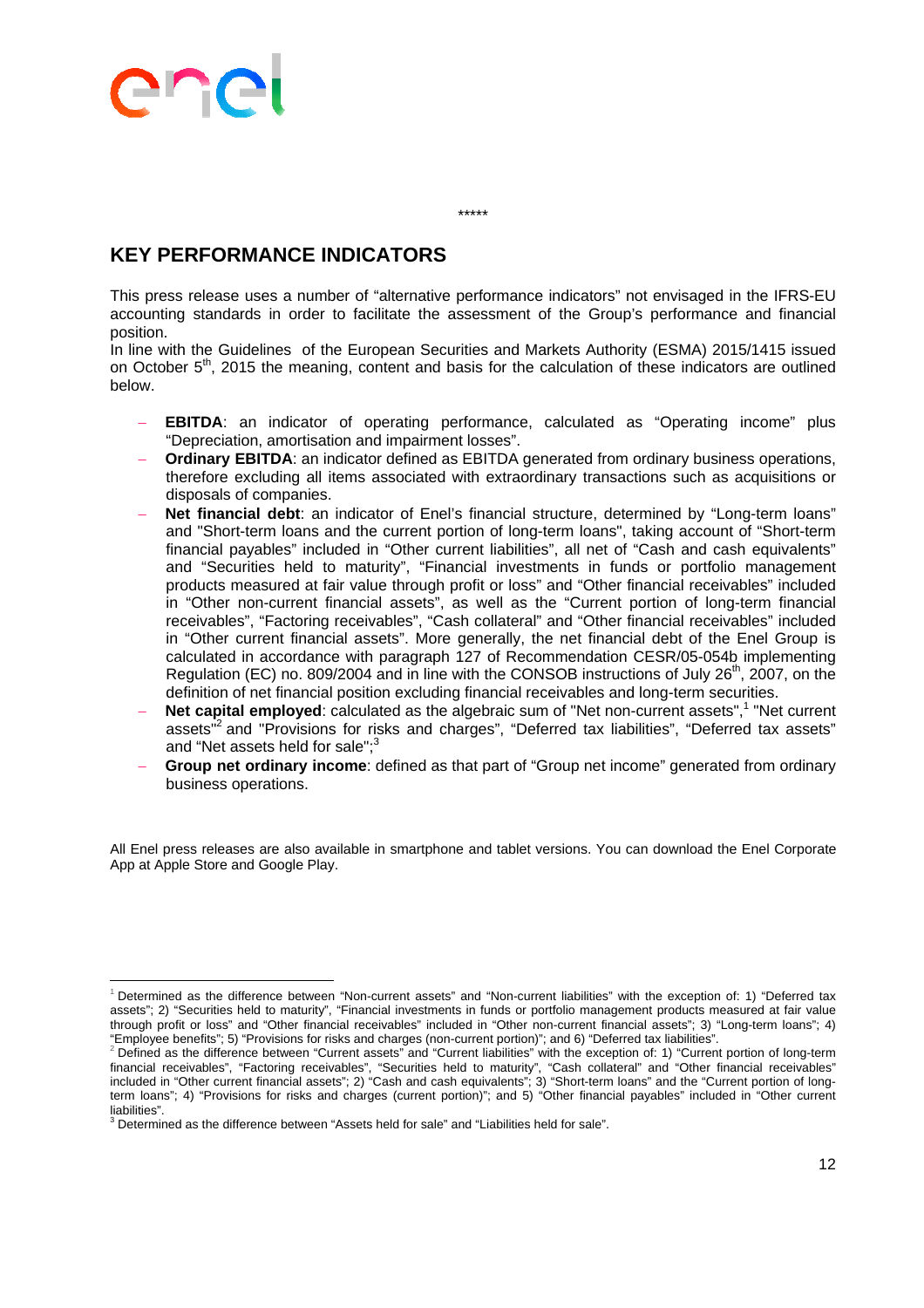### **Consolidated Income Statement**

| Millions of euro                                                                                                            |            | 1 <sup>st</sup> Half |                                     |        |                                     |  |
|-----------------------------------------------------------------------------------------------------------------------------|------------|----------------------|-------------------------------------|--------|-------------------------------------|--|
|                                                                                                                             |            | 2016                 |                                     | 2015   |                                     |  |
|                                                                                                                             |            |                      | of which<br>with related<br>parties |        | of which<br>with related<br>parties |  |
| <b>Revenues</b>                                                                                                             |            |                      |                                     |        |                                     |  |
| Revenues from sales and services                                                                                            |            | 33,172               | 2,365                               | 36,325 | 2,661                               |  |
| Other revenues and income                                                                                                   |            | 978                  | 177                                 | 1,307  | 180                                 |  |
|                                                                                                                             | [Subtotal] | 34,150               |                                     | 37,632 |                                     |  |
| Costs                                                                                                                       |            |                      |                                     |        |                                     |  |
| Energy, gas and fuel purchases                                                                                              |            | 15,325               | 2,734                               | 18,642 | 2,994                               |  |
| Services and other materials                                                                                                |            | 8,030                | 1,235                               | 8,254  | 1,166                               |  |
| Personnel                                                                                                                   |            | 2,232                |                                     | 2,338  |                                     |  |
| Depreciation, amortization and impairment losses                                                                            |            | 2,843                |                                     | 2,877  |                                     |  |
| Other operating expenses                                                                                                    |            | 1,117                | 126                                 | 1,258  | 31                                  |  |
| Capitalized costs                                                                                                           |            | (721)                |                                     | (645)  |                                     |  |
|                                                                                                                             | [Subtotal] | 28,826               |                                     | 32,724 |                                     |  |
| Net income/(expenses) from commodity contracts measured at fair<br>value                                                    |            | (114)                | 2                                   | 176    | (5)                                 |  |
| <b>Operating income</b>                                                                                                     |            | 5,210                |                                     | 5,084  |                                     |  |
| Financial income from derivatives                                                                                           |            | 1,193                |                                     | 2,027  |                                     |  |
| Other financial income                                                                                                      |            | 1,348                | 13                                  | 683    | 11                                  |  |
| Financial expense from derivatives                                                                                          |            | 2,051                |                                     | 1,028  |                                     |  |
| Other financial expense                                                                                                     |            | 2,017                | 25                                  | 2,959  | 11                                  |  |
| Share of income/(expense) from equity investments accounted for using<br>the equity method                                  |            | 52                   |                                     | 8      |                                     |  |
| Income before taxes                                                                                                         |            | 3,735                |                                     | 3,815  |                                     |  |
| Income taxes                                                                                                                |            | 1,143                |                                     | 1,186  |                                     |  |
| Net income from continuing operations                                                                                       |            | 2,592                |                                     | 2,629  |                                     |  |
| Net income from discontinued operations                                                                                     |            |                      |                                     |        |                                     |  |
| Net income for the period (shareholders of the Parent Company and<br>non-controlling interests)                             |            | 2,592                |                                     | 2,629  |                                     |  |
| Attributable to shareholders of the Parent Company                                                                          |            | 1,834                |                                     | 1,833  |                                     |  |
| Attributable to non-controlling interests                                                                                   |            | 758                  |                                     | 796    |                                     |  |
| Earnings per share (euro) attributable to ordinary shareholders of the<br><b>Parent Company</b>                             |            | 0.19                 |                                     | 0.19   |                                     |  |
| Diluted earnings per share (euro) attributable to ordinary shareholders of<br>the Parent Company                            |            | 0.19                 |                                     | 0.19   |                                     |  |
| Earnings from continuing operations per share (euro) attributable to<br>ordinary shareholders of the Parent Company         |            | 0.19                 |                                     | 0.19   |                                     |  |
| Diluted earnings from continuing operations per share (euro) attributable<br>to ordinary shareholders of the Parent Company |            | 0.19                 |                                     | 0.19   |                                     |  |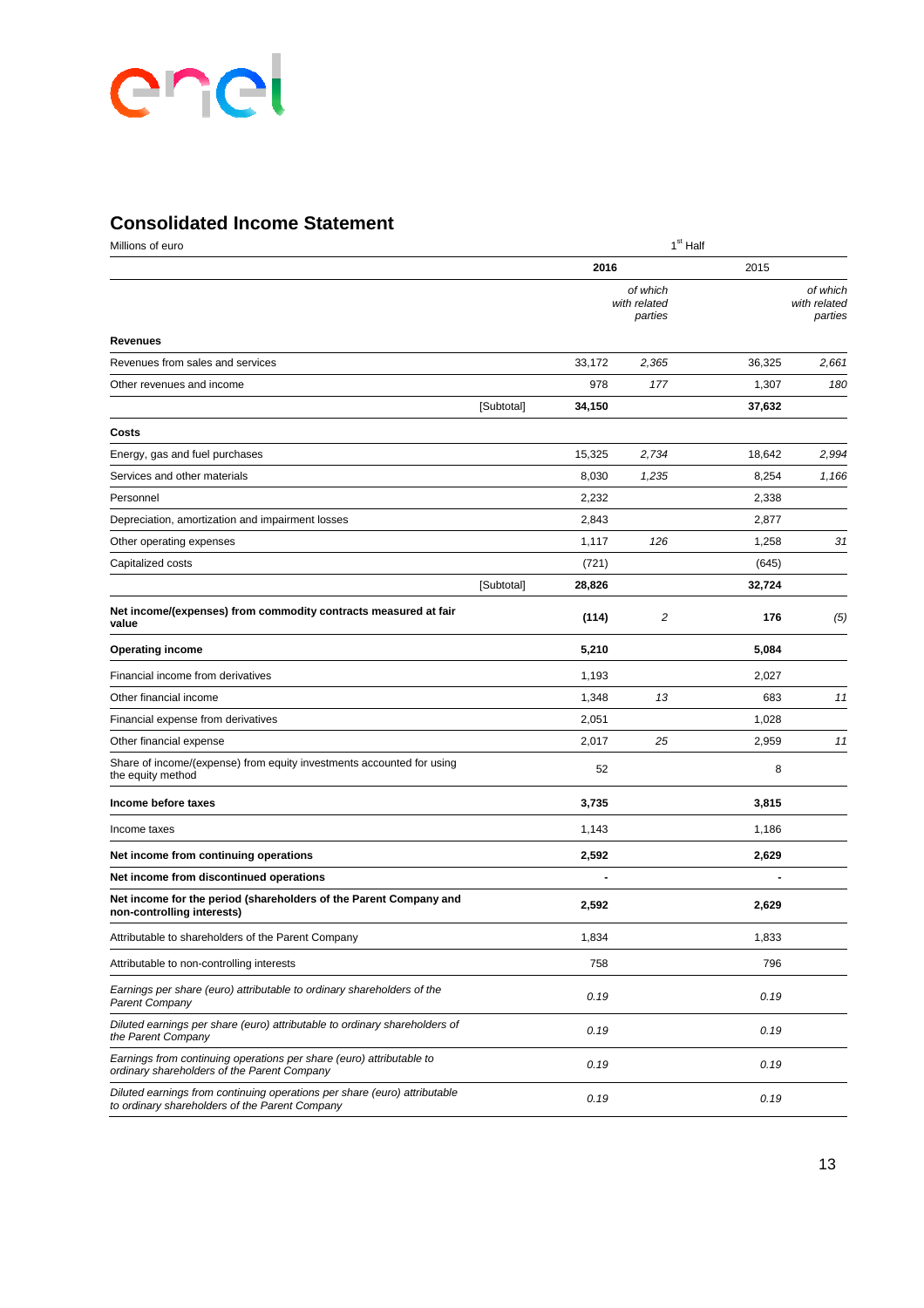

### **Statement of Consolidated Comprehensive Income**

| Millions of euro                                                               |       | 1 <sup>st</sup> Half |
|--------------------------------------------------------------------------------|-------|----------------------|
|                                                                                | 2016  | 2015                 |
| Net income for the period                                                      | 2,592 | 2,629                |
| Other comprehensive income recyclable to profit or loss:                       |       |                      |
| Effective portion of change in the fair value of cash flow hedges              | (516) | 687                  |
| Income recognized in equity by companies accounted for using the equity method | (28)  | 12                   |
| Change in the fair value of financial investments available for sale           | 28    | 30                   |
| Exchange rate differences                                                      | 1,116 | 297                  |
| Other comprehensive income not recyclable to profit or loss:                   |       |                      |
| Remeasurements in net liabilities (assets) for defined benefits                |       |                      |
| Income/(Loss) recognized directly in equity                                    | 600   | 1,026                |
| Comprehensive income for the period                                            | 3,192 | 3,655                |
| Attributable to:                                                               |       |                      |
| - shareholders of the Parent Company                                           | 1,820 | 2,766                |
| - non-controlling interests                                                    | 1,372 | 889                  |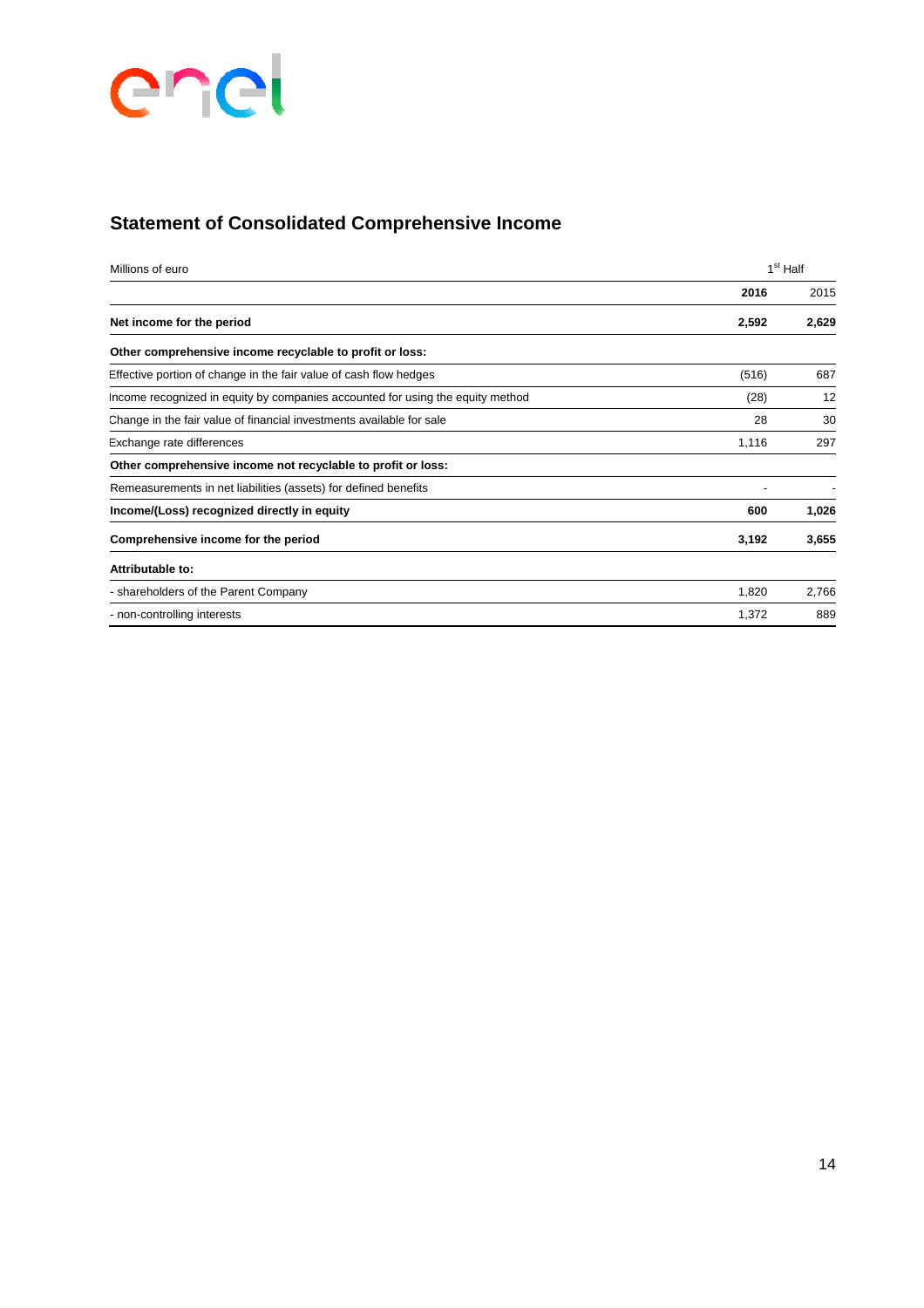### **Consolidated Balance Sheet**

Millions of euro

| <b>ASSETS</b>                                               |         | at June 30, 2016 |                                     | at Dec, 31, 2015 |                                     |
|-------------------------------------------------------------|---------|------------------|-------------------------------------|------------------|-------------------------------------|
|                                                             |         |                  | of which<br>with related<br>parties |                  | of which<br>with related<br>parties |
| <b>Non-current assets</b>                                   |         |                  |                                     |                  |                                     |
| Property, plant and equipment                               |         | 75,130           |                                     | 73,307           |                                     |
| Investment property                                         |         | 143              |                                     | 144              |                                     |
| Intangible assets                                           |         | 15,862           |                                     | 15,235           |                                     |
| Goodwill                                                    |         | 13,811           |                                     | 13,824           |                                     |
| Deferred tax assets                                         |         | 6,730            |                                     | 7,386            |                                     |
| Equity investments accounted for using<br>the equity method |         | 666              |                                     | 607              |                                     |
| Derivatives                                                 |         | 1,972            |                                     | 2,343            |                                     |
| Other non-current financial assets (1)                      |         | 3,722            |                                     | 3,274            |                                     |
| Other non-current assets                                    |         | 908              | 20                                  | 877              |                                     |
|                                                             | [Total] | 118,944          |                                     | 116,997          |                                     |
| <b>Current assets</b>                                       |         |                  |                                     |                  |                                     |
| Inventories                                                 |         | 2,847            |                                     | 2,904            |                                     |
| Trade receivables                                           |         | 12,499           | 1,018                               | 12,797           | 937                                 |
| Tax receivables                                             |         | 1,281            |                                     | 636              |                                     |
| Derivatives                                                 |         | 2,876            |                                     | 5,073            |                                     |
| Other current financial assets <sup>(2)</sup>               |         | 2,771            | 3                                   | 2,381            | $\overline{c}$                      |
| Other current assets                                        |         | 3,284            | 278                                 | 2,898            | 135                                 |
| Cash and cash equivalents                                   |         | 5,515            |                                     | 10,639           |                                     |
|                                                             | [Total] | 31,073           |                                     | 37,328           |                                     |
| Assets held for sale                                        |         | 6,835            |                                     | 6,854            |                                     |
| <b>TOTAL ASSETS</b>                                         |         | 156,852          |                                     | 161,179          |                                     |

 (1) Of which long-term financial receivables for 2,112 million of euro at June 30, 2016 (2,173 million of euro at December 31, 2015) and other securities for 473 million of euro at June 30, 2016 (162 million of euro at December 31, 2015).

(2) Of which current portion of long-term financial receivables, short-term financial receivables and other securities at June 30, 2016 for 749 million of euro (769 million of euro at December 31, 2015), 1,921 million of euro (1,471 million of euro at December 31, 2015) and 30 million of euro (1 million of euro at December 31, 2015).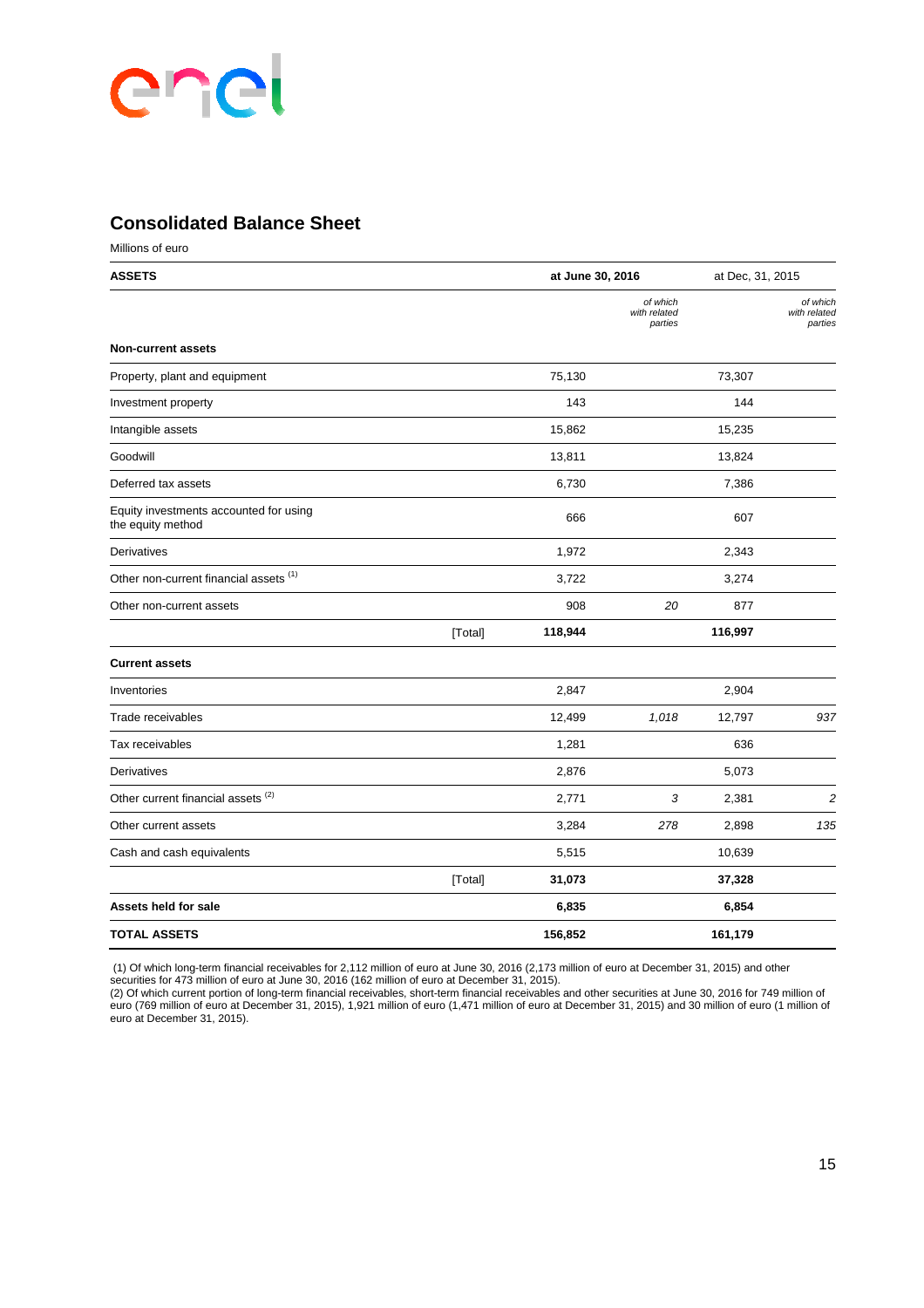| Millions of euro                                              |         |                  |                                        |                  |                                     |
|---------------------------------------------------------------|---------|------------------|----------------------------------------|------------------|-------------------------------------|
| LIABILITIES AND SHAREHOLDERS' EQUITY                          |         | at June 30, 2016 |                                        | at Dec, 31, 2015 |                                     |
|                                                               |         |                  | of which<br>with<br>related<br>parties |                  | of which<br>with related<br>parties |
| Equity attributable to the shareholders of the Parent Company |         |                  |                                        |                  |                                     |
| Share capital                                                 |         | 10,167           |                                        | 9,403            |                                     |
| Other reserves                                                |         | 4,811            |                                        | 3,352            |                                     |
| Retained earnings (losses carried forward)                    |         | 19,663           |                                        | 19,621           |                                     |
|                                                               | [Total] | 34,641           |                                        | 32,376           |                                     |
| <b>Non-controlling interests</b>                              |         | 18,010           |                                        | 19,375           |                                     |
| Total shareholders' equity                                    |         | 52,651           |                                        | 51,751           |                                     |
| <b>Non-current liabilities</b>                                |         |                  |                                        |                  |                                     |
| Long-term loans                                               |         | 42,963           |                                        | 44,872           |                                     |
| Post-employment and other employee benefits                   |         | 2,294            |                                        | 2,284            |                                     |
| Provisions for risks and charges (non current portion)        |         | 5,172            |                                        | 5,192            |                                     |
| Deferred tax liabilities                                      |         | 8,786            |                                        | 8,977            |                                     |
| Derivatives                                                   |         | 2,860            | 3                                      | 1,518            |                                     |
| Other non-current liabilities                                 |         | 1,598            | 5                                      | 1,549            | 4                                   |
|                                                               | [Total] | 63,673           |                                        | 64,392           |                                     |
| <b>Current liabilities</b>                                    |         |                  |                                        |                  |                                     |
| Short-term loans                                              |         | 2,005            |                                        | 2,155            |                                     |
| Current portion of long-term loans                            |         | 3,851            |                                        | 5,733            |                                     |
| Provisions for risks and charges (current portion)            |         | 1,608            |                                        | 1,630            |                                     |
| Trade payables                                                |         | 11,243           | 2,537                                  | 11,775           | 2,911                               |
| Income tax payable                                            |         | 785              |                                        | 585              |                                     |
| Derivatives                                                   |         | 3,039            |                                        | 5,509            |                                     |
| Other current financial liabilities (1)                       |         | 997              | 2                                      | 1,063            |                                     |
| Other current liabilities                                     |         | 11,375           | 4                                      | 11,222           | 14                                  |
|                                                               | [Total] | 34,903           |                                        | 39,672           |                                     |
| Liabilities held for sale                                     |         | 5,625            |                                        | 5,364            |                                     |
| <b>Total liabilities</b>                                      |         | 104,201          |                                        | 109,428          |                                     |
| TOTAL LIABILITIES AND SHAREHOLDERS' EQUITY                    |         | 156,852          |                                        | 161,179          |                                     |

(1) Of which short-term financial payables at June 30, 2016 for €119 million (none at December 31, 2015).